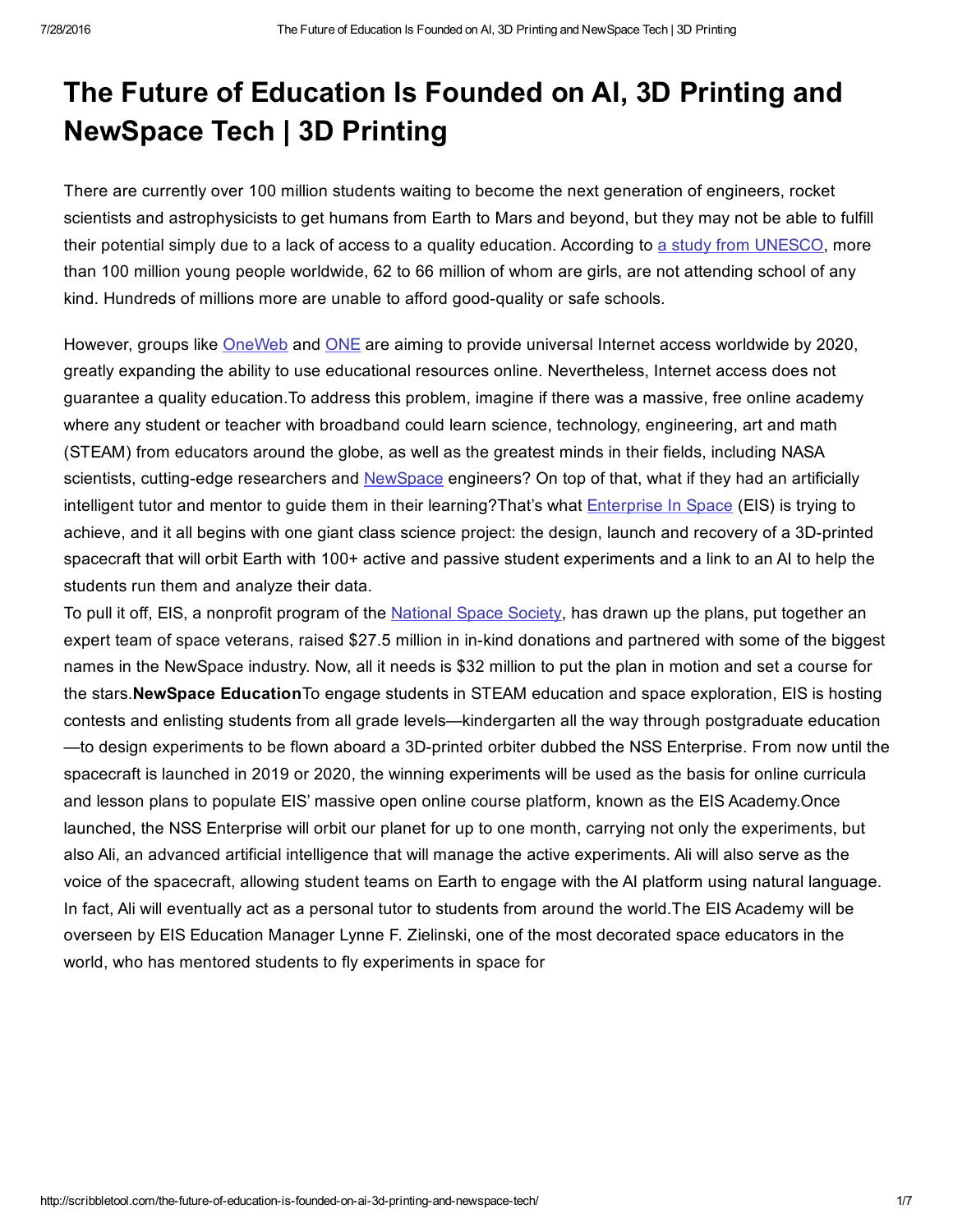| Work with Value Spring<br>Technology (VST) to train<br>VST's patented AI for tutoring.                                                                                                                                                                   |
|----------------------------------------------------------------------------------------------------------------------------------------------------------------------------------------------------------------------------------------------------------|
| Design, build, launch, and<br>later retrieve a 3D-printed<br>spacecraft, the NSS Enterprise.                                                                                                                                                             |
| Host a series of international<br>competitions to engage<br>students K-postgrad to create<br>experiments installed aboard<br>the NSS Enterprise.                                                                                                         |
| Establish a massive open<br>online education platform, the<br>EIS Academy, to provide<br>courses, lessons, resources &<br>activities to educators &<br>students.                                                                                         |
| Utilize Ali as a tool for teachers<br>in their classrooms to help<br>students work in teams and<br>learn the scientific method to<br>design and build the<br>experiments for the NSS<br>Enterprise, and how to present<br>their ideas to the EIS judges. |
| Make Ali available in<br>perpetuity by NSS/EIS with the<br>ultimate goal to put a personal<br>tutor into the hand of every<br>student on Earth.                                                                                                          |

the past 26 years. In speaking with ENGINEERING.com, Zielinski said that the program will not only give students the tools to become engineers, but EIS will train teachers as well. "The whole wrap around here is twofold: engineering the over 100 student experiments to be sent into space and to tap into the processes necessary to create STEAM learners," Zielinski explained. "To do that, teachers need training so they can excite the students. A lot of teachers are not necessarily science, technology, engineering or math teachers, and these teachers tend to feel intimidated or shy away from teaching in these disciplines, like art, history or elementary school teachers. They really don't have an engineering background, so two of the things we want to do is show them that what they teach relates to the technical fields and give them some of the basic engineering knowledge needed to help their students design experiments to fly in space. In short, we want to give them confidence!"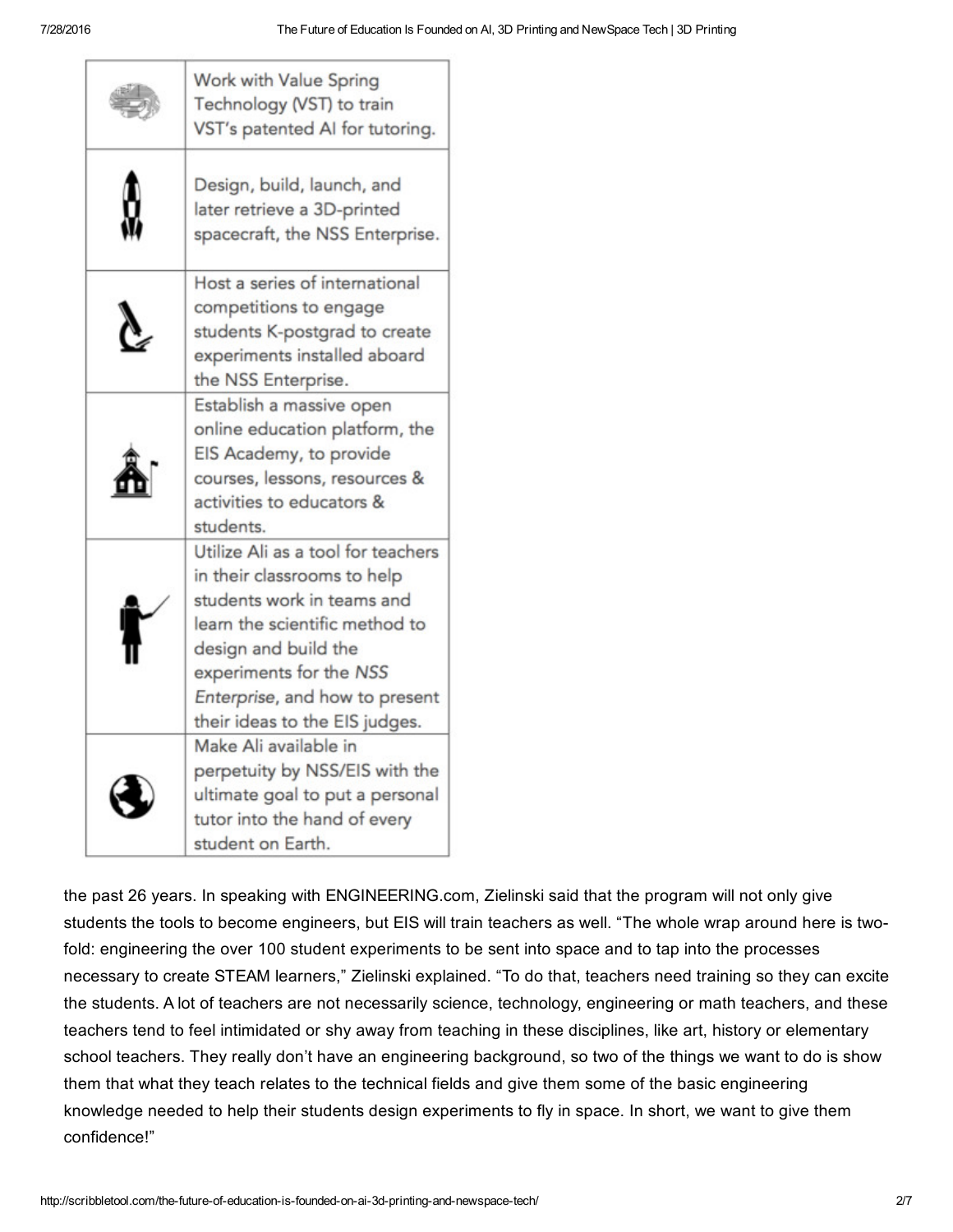## 7/28/2016 The Future of Education Is Founded on AI, 3D Printing and NewSpace Tech | 3D Printing

She continued, "When we show them how easy it is—and it really is very easy if our engineering is done right they feel confident enough to teach their students how to design their experiments. That's the key and one of the things that makes us so different from other programs. When they're concentrating on STEM and not STEAM, they're only focusing on things that are scientifically significant or interesting. We're not. We're saying it can be very, very simple. It can include some artwork, some music, anything. We encourage people to be bold and step out of the perceived norm and their comfort zone."

Higher Level Education The EIS Academy will serve not only elementary, middle and high school learners, but also university, doctorate and postdoctoral students as well. EIS will host competitions seeking experiments dedicated to advancing the state of the art in 10 areas. The contest teams will utilize and submit proposals within the Enterprise Centers for Excellence (ECE), where expert researchers and cutting-edge businesses will curate an extensive database of knowledge related to exciting topics such as space-based additive manufacturing, space-based solar power, stem cell research and more.

Zielinski explained that the additive manufacturing, space solar power and orbital space debris mitigation and remediation ECEs are already well developed. Two competitions are nearly ready to launch and will see students at the university and postdoc level participating with established NewSpace businesses to pursue some very challenging scientific concepts.

In the case of the space solar power ECE, hosted in partnership with Ohio University, SPACE Canada and the Canadian Space Society, the winning team will actually send an experiment aboard the NSS Enterprise that will test the ability to generate solar power in space, such as collecting sunlight aboard the spacecraft and delivering power wirelessly to a freeflyer for its mission orbiting Earth.

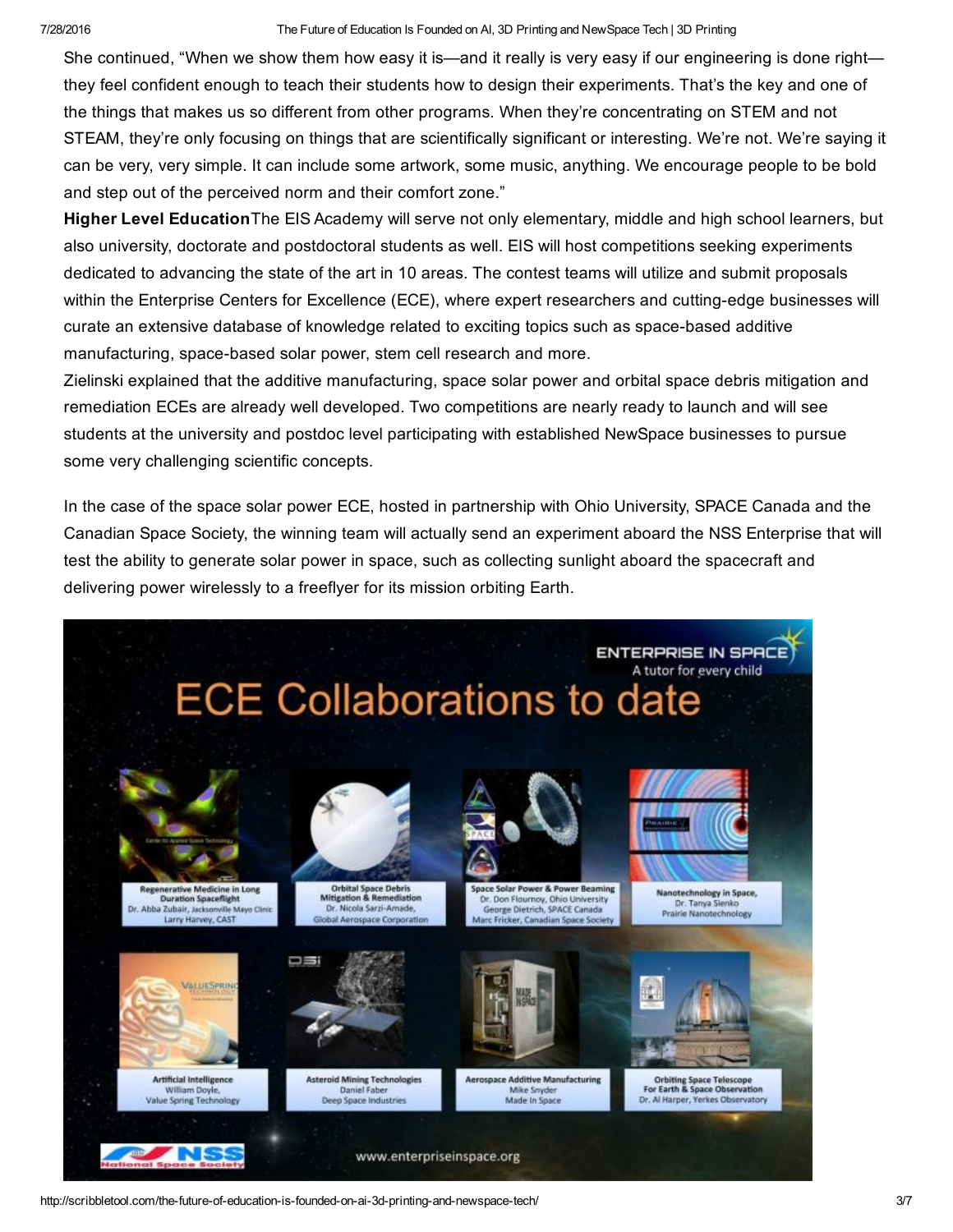In the case of the orbital space debris mitigation and remediation ECE, the team will work with Nicola Sarzi-Amadè and Global Aerospace Corporation to utilize the company's [Gossamer](http://www.gaerospace.com/aeroassist/gossamer-orbit-lowering-device-gold-for-low-risk-satellite-de-orbit/) Orbit Lowering Device to deorbit debris in space.Zielinski described an ECE as "a place where a wide variety of groups of people with the same interest and different disciplines can all come together and work together on that topic with the best information that we can get our hands on." Features of the ECEs include:

- A resource area populated with numerous papers that have all been vetted as the best resources associated with a given topic
- A cyber library ("Cybrary")
- An online journal that publishes juried and approved research and student papers
- An ephemeral board in which crosscurriculum visitors can present ideas related to the topic
- A question-and-answer area with access to STEAM mentor

Ali the Artificial IntelligenceWhile students will be able to monitor the progress of their experiments aboard the NSS Enterprise, the complete EIS Academy will be made open to the public, with students and teachers anywhere able to rely on Ali as a personal tutor and mentor.In many school systems around the world, students have new teachers with every grade level. In turn, the knowledge, interests and learning style of a student will have to be picked up by new teachers year after year. Teaching coursework for different student learning styles is difficult. Ali, however, will be able to accompany every student as they grow and act as a tool for teachers to address the needs of their classroom more quickly.At the same time, students will also be able to access Ali on their own time. That way, any topic that isn't addressed in class can be addressed by the AI. Additionally, Ali can direct the student to a teacher in the EIS Academy who can provide him or her additional topic information in greater depth.Ali will be built by Value Spring [Technology](http://www.thevaluespring.com/) using the firm's enterpriseMind platform, an AI capable of deciphering and contextualizing natural human language similar to the way that the human mind works. Thus, students and teachers will be able to speak with Ali naturally. More importantly, Ali will be able to adapt to the student, learning his or her needs and modifying the teaching style as the student develops. In an upcoming article, Bill Doyle, one of the inventors of enterpriseMind, will provide greater detail about exactly how the technology works.3D Printing a Spacecraft

The design for the NSS Enterprise is no ordinary spacecraft. Chosen through a crowdsourcing campaign, the winning submission was from Stanley Von [Medvey](http://www.stanleyvonmedvey.com/). The design is meant to be inspired by science fiction, and once it goes into orbit, it will be the first spacecraft with the name "Enterprise" flown in space. The spacecraft's sci-fi geometry, however, is unlike any typical satellite or shuttle, opening up new manufacturing opportunities and engineering challenges.

Made In [Space](http://madeinspace.us/), famous for now installing two 3D [printers](http://www.engineering.com/3DPrinting/3DPrintingArticles/ArticleID/12114/First-Commercial-3D-Printer-Successfully-Installed-on-ISS.aspx) aboard the International Space Station, has been selected as the prime contractor for the construction of the NSS Enterprise*.* The company will leverage its expertise with additive manufacturing to 3D print the airframe of the spacecraft. To do so, Made In Space will use a modular approach, breaking the design down into individual, LEGO-like bricks before printing them and assembling them into the complete NSS Enterprise.

This method will both allow the team to print the pieces of the spacecraft on a smaller 3D printer and give the EIS team the ability to configure payloads, including perishable experiments that will needed to be loaded into the NSS Enterprise just before launch.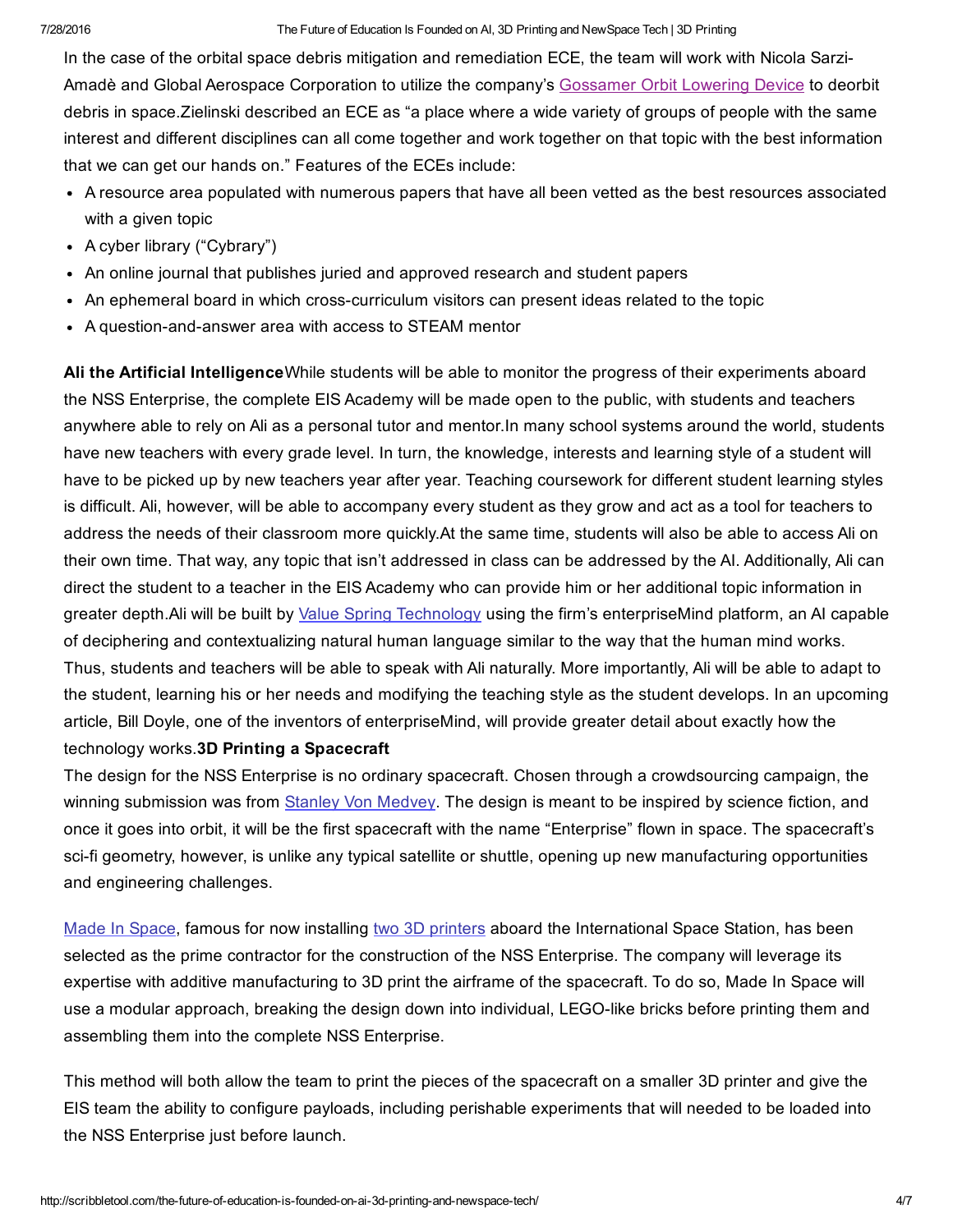## 7/28/2016 The Future of Education Is Founded on AI, 3D Printing and NewSpace Tech | 3D Printing

"Remember the game Tetris?" Zielinskiasked. "That's kind of how I envision the experiment modules inside the NSS Enterprise. They're going to be different shapes and sizes, but they're all going to fit very nicely and neatly together. Depending on the experiments that are going inside of them, the modules should be 3D printed and screwed together. The educators need to work with the engineers."

The ability to 3D print a modular, satellite-style spacecraft will also act as a demonstrator for a new [technology](http://3dprintingindustry.com/news/62367-62367/) that Made In Space is developing for NASA, a process for 3D printing and assembling large-scale structures, like satellites, from the International Space Station. If Made In Space is able to 3D print the NSS Enterprise, which is estimated to measure 8 feet long and weigh 1,000 pounds, the firm may also be able to 3D print satellites aboard the International Space Station.

## Flying the Orbiter

To get the NSS Enterprise into low-Earth orbit (LEO), EIS is currently in talks with private space companies to determine if the orbiter can be carried as a secondary payload on a commercial launch vehicle. If so, the spacecraft will be deployed into LEO and coast in free drift for most of its journey, though cold gas thrusters or gyros will be used to orient the orbiter as onboard experiments dictate, say to pick up video of the Earth for a geography class.

"One of the biggest issues, I think, is reentry," explained Fred Becker, EIS chief engineer. Becker is a former NASA engineer who has worked on a dozen space missions, including the New Horizons Pluto mission. "A lot of that depends on the final design of the spacecraft, which is dependent on the type of launch vehicle we can get. We're still trying to decide if the spacecraft will have more of a capsule shape or a space plane shape and whether or not it will feature a protective clamshell."

If EIS determines that the NSS Enterprise will more closely resemble a capsule, the physics of reentry are less complex. At a certain altitude, a parachute deploys and the capsule simply falls back to Earth. A spaceplane, on the other hand, would land more like the Space Shuttle, a longer, slower reentry with the spacecraft banking left and right before a parachute deploys and the NSS Enterprise coasts to its target on land.

For reentry, the spacecraft won't be controlled from the ground, but through onboard sensing and a predetermined programming. Of course, the EIS crew, which is still scouting their mission control outpost, will be able to take over manual control if necessary, but Becker said that he hopes to program the spacecraft to execute a reentry program after it has been in orbit after a certain amount of time, at which point a kick motor will redirect it towards Earth.

EIS is working with partner company Terminal Velocity [Aerospace,](http://terminalvelocityaero.com/) a subsidiary of satellite design company [SpaceWorks](http://www.sei.aero/) Enterprises, to develop the ablative coating or clamshell that will protect the spacecraft during reentry. SpaceWorks, too, is in on the project and has helped the EIS team to draw up the preliminary physics calculations for the design of the NSS Enterprise*.*Once EIS finds a launch provider and the \$32 million necessary to begin construction on the spacecraft, SpaceWorks will finalize the designs and hand them off to Made In Space and asteroid mining company Deep Space [Industries](https://deepspaceindustries.com/) to build the orbiter. Funding NewSpace Education

The funding, however, is a crucial variable in the ultimate design of the spacecraft, according to Alice Hoffman, EIS program manager. Hoffman has worked as project manager on such complex projects as the \$6.2 billion